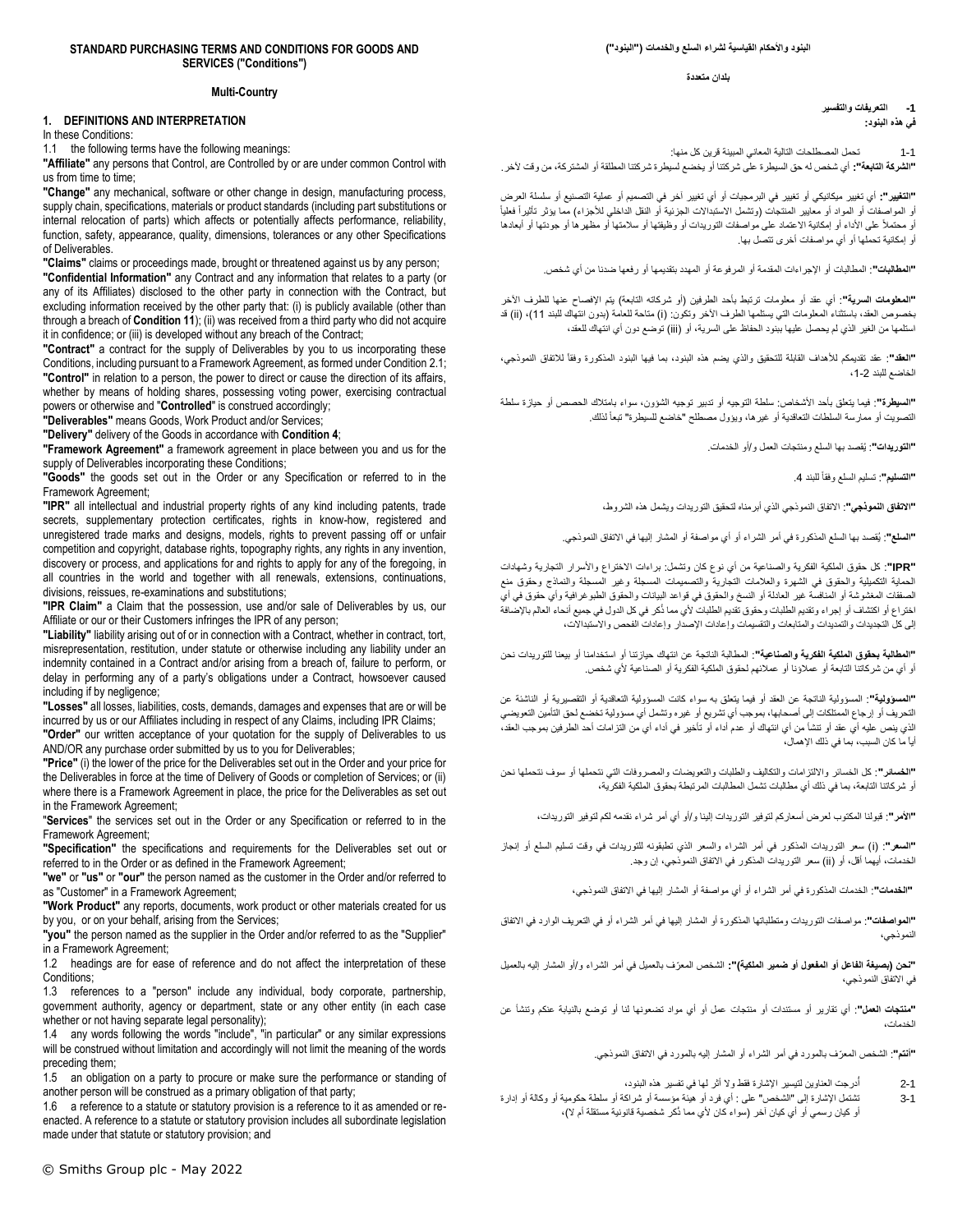1.7 the English language version of these Conditions is the binding version as between you and us. Any translation has been prepared for convenience only. In the event of any conflict, ambiguity or inconsistency between the English language version of these Conditions and any translated version, the English language version shall prevail.

# **2. CONTRACT FORMATION**

<span id="page-1-0"></span>2.1 A Contract is formed when we accept any quotation issued by you (verbal or written) by issuing an Order (whether or not there is a Framework Agreement in place) OR where you perform any act consistent with fulfilling an Order submitted by us for Deliverables. We are not obliged to accept any quotation issued by you.

2.2 These Conditions are the only terms and conditions on which we will purchase Deliverables. They apply in place of any terms and conditions that you may seek to apply or which may otherwise be implied, including any which are endorsed on, delivered with or contained in your quotation, Order acknowledgement, on your website or other sales materials or media or on any delivery note ("**Seller T&Cs**") and you waive any rights to rely on any such Seller T&Cs. Delivery of Goods and/or commencement of performance of Services is conclusive evidence of your acceptance of these Conditions.

2.3 You may not cancel a Contract. Unless you notified us in writing before we placed an Order that we may not cancel it, we may cancel a Contract in whole or part any time before Delivery or completion of performance of Services. Our sole Liability will be to pay to you fair and reasonable compensation for work-in-progress at the time of cancellation provided that:

2.3.1 such compensation will not include any loss of profits OR any indirect or consequential loss; and<br>2.3.2 where Good

where Goods are not manufactured specifically for us to our Specification, our sole Liability will be to pay you a fair and reasonable restocking charge.

# **3. QUALITY CONTROL & TESTING**

3.1 The quantity, description and Specification of Deliverables will be as set out in the Order. You must not make any Change to Deliverables without our prior written consent. You will carry out any reasonable Change that we request to any Deliverables. We will negotiate, in good faith, with you an agreed adjustment to the price, Delivery date or both as a result of a Change.

3.2 You will maintain detailed quality control and manufacturing records for the shorter of any maximum period permitted by law and ten (10) years from the date of Delivery (or such other period of time as set out in a Framework Agreement or Order), which we or a third party on our behalf may inspect or receive copies of on demand.

3.3 We may inspect and test Goods at any time prior to Delivery. You will allow us and our representatives to enter your premises to carry out such inspection and testing and will provide us with all facilities reasonably required. If, following such inspection or testing, we are not satisfied that the Goods will comply with Condition [5.1,](#page-2-0) you will take all steps necessary to ensure compliance.

3.4 You will maintain a quality control system that meets any international standard as required by us, or which is otherwise approved by us and such test and inspection system as we may require.

3.5 You may not deliver the Goods by separate instalments without our prior written consent. Instalments will be invoiced separately by you.

# <span id="page-1-1"></span>**4. DELIVERY OF GOODS / SUPPLY OF SERVICES**

4.1 Unless otherwise specified in an Order, you will deliver the Goods DDP (Incoterms 2010) to the address specified in the Order during our normal business hours on the date specified in the Order. You will be responsible for off-loading the Goods from the delivery vehicle. Delivery of the Goods will occur when they have been off-loaded at the delivery address.

4.2 You will perform Services in accordance with the applicable timetable communicated to you or as set out in the Order to meet all Specifications.

<span id="page-1-2"></span>4.3 Time is of the essence for performance of your obligations under the Contract. If you are late performing your obligations under the Contract, you will pay to us a sum equal to 1.5% of the Price for each week of delay up to a maximum of 15% of the Price. You and we agree that this amount is reasonable and proportionate AND the most effective way of compensating us for part or all of our losses arising from late performance. However, you and we intend that we should be able to recover general damages as well as such sums in circumstances where we have suffered loss in excess of such sums as a result of your late performance. Therefore, our rights to any such sums under this **Conditions [4.3](#page-1-2)** is without prejudice to any other rights which we may have under the Contract or otherwise in respect of late performance, including the right to sue for damages or other relief and/or to terminate the Contract. A claim for general damages for late performance will be reduced by the amount of such sums under this **Conditions [4.3](#page-1-2)** actually applied or paid in respect of such late performance.

4.4 Services will be accepted by us when we are satisfied that the Services comply with the Specifications.

4.5 You will make sure that the Goods are marked in accordance with our instructions and any applicable laws, rules and regulations and are properly packed and secured; marked with information on their origin; Delivery is accompanied by a prominently displayed delivery note showing the Order number, date of Order, type and quantity of Goods, and any special storage instructions; and delivered with all operating and safety instructions, clearly displayed warning notices and such other information as may be necessary for the proper use, maintenance and repair of the Goods.

4.6 If you fail to deliver the Goods on time we may terminate the Contract immediately by giving you notice, in which case you will refund any monies already paid by us in relation

- 5-1 يؤول االلتزام الواقع على كاهل أحد الطرفين لتدبير أداء أي شخص آخر أو وضعه أو التحقق منه على أنه التزاماً رئيسياً على كاهل ذلك الطرف،
- 6-1 عند اإلشارة إلى أي تشريع أو حكم قانوني فإن ذلك يُقصد به ذلك التشريع أو الحكم التشريعي وتعديالته وأي إعادة إصدار له وتشمل تلك الإشارة كل التشريعات الثانوية الصادرة بموجبه، و
- 7-1 النسخة اإلنجليزية من هذه البنود هي النسخة الملزمة فيما بيننا ولم نعد أي ترجمة إال ألغراض التوضيح فقط، فعند وجود أي تعارض أو غموض أو تناقض بين اللغة اإلنجليزية وأي نسخة مترجمة من هذه البنود، يُعمل بالنسخة الصادرة باللغة اإلنجليزية.

#### **-2 صياغة العقد**

- 1-2 يصاغ العقد عند قبولنا لأي عرض أسعار تصدرونه (شفهياً أو كتابة) بإصدار أمر الشراء (سواء كان هناك اتفاقاً نموذجياً أم لا) أو عند قيامكم بأي فعل يتلاءم مع إنجاز أمر الشراء الذي نقدمه لأغراض التوريدات ونحن غير ملزمين بقبول أي عرض أسعار يصدر عنكم.
- 2-2 هذه البنود هي وحدها الشروط واألحكام التي نعتزم شراء التوريدات بناء عليها ويُعمل بها بدالً عن أي شروط وأحكام قد تسعون لتطبيقها أو قد تكون ضمنية بأي طريقة أخرى بما في ذلك أي شروط أو أحكام مصدق عليها أو محررة أو يشملها عرض أسعاركم أو الإقرار بـأمر الشراء أو موقعكم الإلكترونـي أو أي مواد بيع أخرى أو أي وسائل أو إشعار الاستلام (شروط البائع وأحكامه) وقد تنازلتم عن أي حقوق للاعتماد على أي من الشروط واألحكام المذكورة ويمثل تسليم السلع و/أو بدء تقديم الخدمات دليالً شامالً على قبولكم لتلك الشروط.
- 3-2 ال يجوز لكم إلغاء أي عقد ما لم تخطروننا كتابة قبل تقديم أمر الشراء الذي ال يجوز لنا إلغاءه. ومع ذلك، يجوز لنا إلغاء أي عقد كلياً أو جزئياً في أي وقت قبل تسليم السلع أو إنجاز أداء الخدمات وال نتحمل أي مسؤولية في هذا الشأن إلا أن ندفع لكم التعويض العادل والمعقول عن الأعمال قيد التنفيذ عند إلغاء العقد، شريطة أن:
	- 1-3-2 هذا التعويض لن يشتمل على التعويض عن خسارة األرباح أو أي خسائر غير مباشرة أو تابعة، و
- 2-3-2 إن لم تكن السلع مصنعة ألجلنا وبمواصفاتنا فإن مسؤوليتنا أن ندفع لكم رسم إعادة التخزين المنصف والمعقول فقط.

### **-3 ضبط الجودة واالختبار**

- 1-3 سيشمل أمر الشراء معايير الجودة ووصف التوريدات ومواصفاتها ويجب عليكم عدم إحداث أي تغيير في التوريدات إال بعد الحصول على موافقتنا المكتوبة المسبقة وعليكم تغيير أي شيء معقول نطلبه في التوريدات على أن نتفاوض معكم، بنية حسنة، ونتفق على التعديل في السعر أو تاريخ التسليم أو كليهما، من جراء التغيير.
- 2-3 عليكم الاحتفاظ بسجلات ضمان الجودة والتصنيع لأقصى مدة يسمح بها القانون أو لمدة عشر سنوات من تاريخ التسليم (أيهما أقصر) (أو أي مدة زمنية أخرى موضحة في الاتفاق النموذجي أو أمر الشراء) ويجوز لنا أو لممثلينا فحص تلك السجالت أو استالم نسخ منها عند الطلب.
- 3-3 يجوز لنا أيضاً فحص السلع واختبارها في أي وقت قبل تسليمها وعليكم السماح لنا ولممثلينا بدخول مقراتكم لتنفيذ ذلك الفحص واالختبار مع تزويدنا بكل التسهيالت الالزمة. وإن لم نرض عن السلع نظراً لعدم امتثالها بالبند 5-1، بعد فحصها أو اختبارها، فإن عليكم اتخاذ كل الخطوات الالزمة لضمان االمتثال بالبنود المذكورة.
- 4-3 عليكم االحتفاظ بنظام ضمان الجودة الذي يفي بأي معايير دولية، حسب متطلباتنا أو التي نعتمدها باإلضافة إلى نظام االختبار والفحص الذي قد نطلبه.
- 5-3 ال يجوز لكم تقديم السلع على دفعات منفصلة إال بعد الحصول على موافقتنا المكتوبة المسبقة وعليكم إصدار فواتير منفصلة للدفعات.

**-4 تسليم السلع/ توريد الخدمات**

- 1-4 ما لم ينص أمر الشراء على غير ذلك، فإن عليكم تسليم السلع مع دفع رسوم التسليم إلى مكان الوصول )الشروط التجارية الدولية 2010( على العنوان المذكور في أمر الشراء خالل ساعات العمل المعتادة بشركتنا وفي التاريخ المذكور في أمر الشراء، مع تحملكم مسؤولية تفريغ السلع من مركبة التسليم. وتعتبر السلع مسلّمة عند تفريغها في عنوان التسليم.
- 2-4 عليكم أداء الخدمات وفقاً للجدول الزمني المعمول به والذي أرسلناه إليكم أو الموضح في أمر الشراء في سبيل الوفاء بالمواصفات.
- 3-4 الوقت جوهر أداء التزاماتكم بموجب العقد وإن تأخرتم في أداء االلتزامات التي ينص عليها العقد، فسوف تدفعون لنا مبلغاً يعادل 1.5% من سعر العقد عن كل أسبوع تأخير، بحد أقصىي 15% من سعر العقد. وقدد اتفقنا على أن هذا المبلغ معقول ومناسب وأنه يمثل الطريقة األكثر فعالية لتعويضنا عن خسائرنا الناتجة عن تأخر الأداء، كلياً أو جزئياً. ومع ذلك فابننا نعتزم استرداد التعويضات العامة وأي مبالغ أخرى تنشأ عن أي خسائر نتكبدها تتجاوز تلك المبالغ من جراء تأخركم في األداء. وبناء عليه، فإن حقوقنا في أي من هذه المطالبات بموجب شروط البنود 3-4 ال تخل بأي حقوق أخرى قد تكون لنا بموجب العقد أو غيره من جراء تأخر األداء، بما في ذلك حق المقاضاة عن األضرار أو أي تدبير آخر و/أو حق إنهاء العقد. تخضع المطالبات بالتعويضات العامة عن تأخر الأداء للتخفيض بقدر تلك المبالغ التي ينص عليها هذا البند 4-3 والتي طُبقت أو دُفعت فيما يتعلق بتأخر الأداء.
	- 4-4 لن نقبل الخدمات إال عند اقتناعنا بالتزامها بالمواصفات.
- 5-4 عليكم التحقق من وسم السلع حسب تعليماتنا وبموجب أي قوانين أو قواعد أو لوائح سارية مع تعبئتها وتأمينها بالشكل المناسب ووضع المعلومات الالزمة عن منشئها مع إرفاق إشعار تسليم يوضح رقم األمر وتاريخه .<br>ونوع السلع وجودتها وأي تعليمات تخزين خاصة على أن تُسلّم السلع بما يتماشى مع كل التعليمات التشغيلية وتعليمات السالمة مع توضيح التحذيرات واإلشعارات والمعلومات األخرى الالزمة لتحقيق االستخدام األمثل والصيانة المثلى وأفضل إصالح للسلع.
- 6-4 إن لم تسلمونا السلع في الوقت المحدد للتسليم، يجوز لنا إنهاء العقد على الفور بعد أن نُخطركم وفي هذه الحالة، فإنكم ملزمون بسداد أي أموال دفعناها بالفعل بخصوص السلع غير المسلمة، مع تعويضنا نحن وشركاتنا التابعة عن خسائرنا الناتجة عن عدم توريدكم للسلع، بما في ذلك الحصول على السلع البديلة من مورد آخر.
- 7-4 لنا الحق في فترة زمنية معقولة بعد التسليم لفحص السلع والتي يجوز لنا رفضها إن لم تف بالمواصفات. يمكننا أيضاً رفض السلع التي تزيد جودتها أو تقل عن الجودة المطلوبة أو يختلف نوعها عن النوع المطلوب أو تُسلم قبل التاريخ المحدد في أمر الشراء، على أن تعاد السلع المرفوضة إليكم على نفقتكم الخاص، وإن قبلنا السلع المسلمة قبل التاريخ المحدد في أمر الشراء، يجوز لنا أن نحملكم تكلفة تخزينها لحين تاريخ التسليم الفعلي المحدد.
- 8-4 تنتقل إلينا المخاطر المتعلقة بالسلع في تاريخ القبول أو التسليم، أيهما أبعد، أما ملكية السلع فتنتقل إلينا في تاريخ دفع السعر أو التسليم، أيهما أسبق.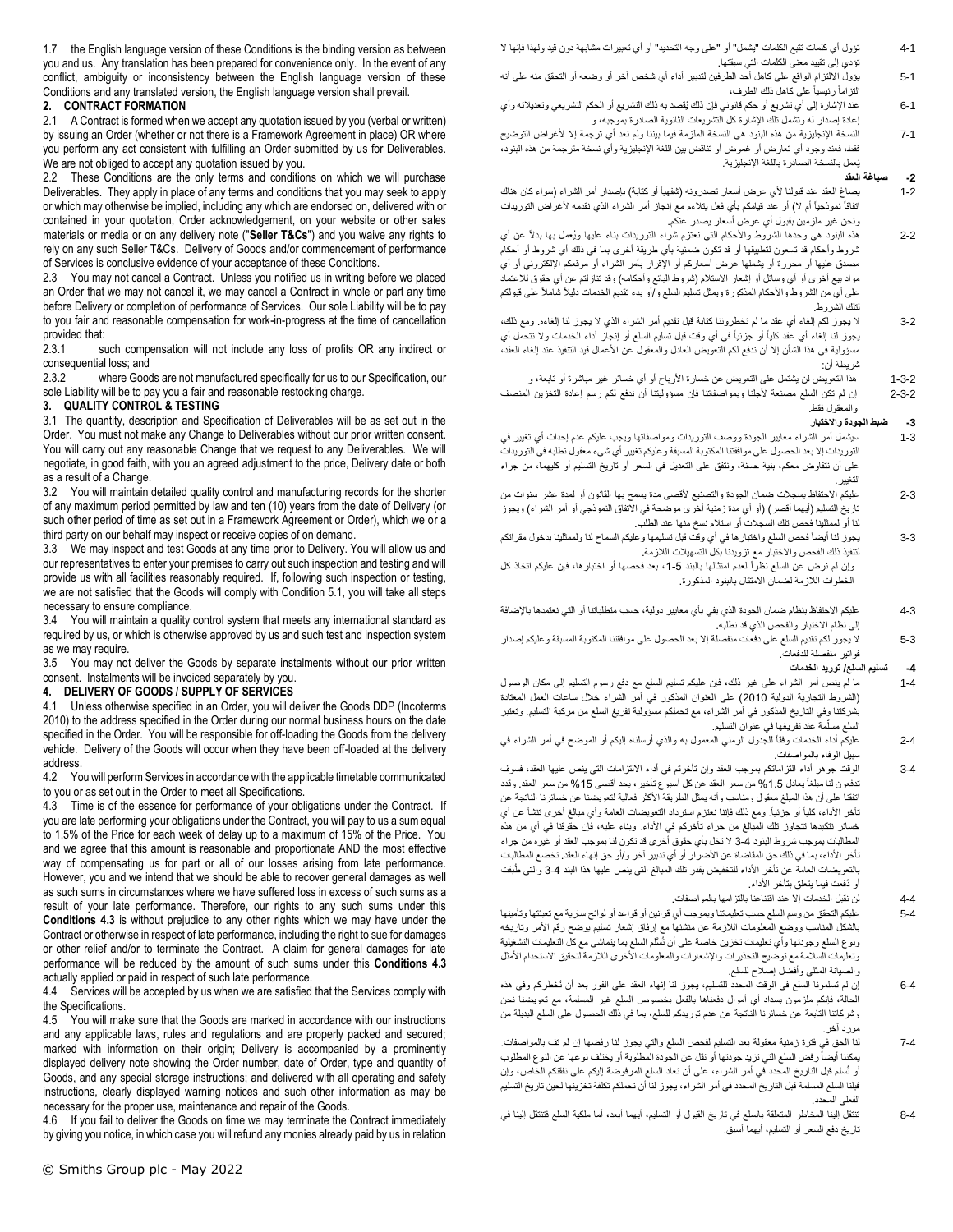to the Goods that have not been delivered and indemnify us and our Affiliates against our Losses as a result of your failure to supply Goods, including obtaining substitute goods from another supplier.

4.7 We will have a reasonable period of time following Delivery to inspect Goods. We may reject Goods which do not meet Specifications. We can also reject Goods which are more or less than the quantity or type Ordered or delivered prior to the date specified on the Order. Rejected Goods will be returned at your cost and expense. If we accept Goods delivered prior to the date specified on the Order we may charge you the cost of storing them until the actual specified Delivery date.

4.8 Risk in the Goods passes to us on the later of acceptance and Delivery. Ownership of the Goods passes to us on the earlier of payment of the Price and Delivery.

4.9 You will notify us in writing as soon you are aware that any Goods or the product support for the Goods are to be discontinued or made of "end of sale" or "end of life". At our request, you and we will agree in good faith a reasonable period of time during which you will keep agreed spare parts available for us for any discontinued, desupported, end of life or end of sale Goods.

#### **5. YOUR OBLIGATIONS**

<span id="page-2-0"></span>5.1 You will make sure that the Goods will:

5.1.1 be of satisfactory quality, comprise genuine, new materials (which are not used, refurbished, reconditioned, remanufactured, counterfeit or of such age as to impair usefulness or safety) and be fit for any purpose notified by us to you;

5.1.2 conform to, satisfy and be capable of the Specifications;

5.1.3 be free from defects in design, materials and workmanship;<br>5.1.4 be sold to us with full and unencumbered title and not infring

be sold to us with full and unencumbered title and not infringe the IPR of any third party;

5.1.5 comply with all (i) applicable laws, (ii) regulatory requirements and (iii) standards and requirements of relevant statutory and regulatory bodies; and 5.1.6 be safe and without risk to health. be safe and without risk to health.

<span id="page-2-1"></span>5.2 In respect of Services, You will:

5.2.1 perform Services with the best care, skill and diligence in accordance with best practice;

5.2.2 use personnel (and sufficient number of personnel) who are suitably skilled and experienced to perform the Services;

5.2.3 make sure that the Services conform with our reasonable instructions, comply with Specifications, are performed to meet the purposes notified by us to you and do not infringe the IPR of any third party;<br>5.2.4 provide all equipment

provide all equipment, tools and vehicles and other items required to provide the Services;

5.2.5 obtain and at all times maintain all licences and consents required for the provision of the Services;

5.2.6 comply with all applicable laws, regulations, regulatory policies, guidelines or industry codes which may apply to the provision of the Services; and

5.2.7 not do or omit to do anything which may cause us or our Affiliates to lose any licence, authority, consent or permission required for our or their business.

5.3 You will observe all health and safety rules and regulations and any other security requirements that apply at any of our premises and ensure that your personnel are insured against all risks while working on our premises.

<span id="page-2-2"></span>5.4 Without affecting any of our other rights or remedies, if you materially breach any of these Conditions OR any Goods (whether or not accepted in whole or in part) do not conform with **Conditio[n 5.1](#page-2-0)** during the longer of (i) your warranty period for the Goods and (ii) 12 months following Delivery OR any Services breach **Conditio[n 5.2](#page-2-1)**, then we may:

5.4.1 terminate the Contract and any other existing Contracts immediately with notice;<br>5.4.2

<span id="page-2-3"></span>require you, at our option, to promptly repair or replace the relevant Goods or reperform the relevant Services free of charge;

5.4.3 reject the Deliverables (in whole or in part) and require you to refund the Price for the relevant Deliverables;<br>5.4.4 accept the Delive

accept the Deliverables subject to an equitable Price reduction; or

5.4.5 at your expense, repair or have a third party repair the Goods or reperform or have a third party reperform the Services and you will indemnify us and our Affiliates against our Losses (including from any IPR Claims) arising from such breach.

5.5 **Condition [5.4](#page-2-2)** will apply to any repaired or replacement Goods supplied under **Conditio[n 5.4.2.](#page-2-3)**

5.6 If, as a result of any Goods not conforming with **Condition [5.1](#page-2-0)** or Services not conforming with **Conditio[n 5.2](#page-2-1)** or otherwise representing an unreasonable risk of harm to the public or the environment, we determine a recall, removal or correction campaign ("campaign") is necessary or are required to carry out a campaign, we may implement such campaign and you will indemnify us and our Affiliates against all Losses incurred as a result of any such campaign.

#### **6. OUR PROPERTY**

6.1 All patterns, dies, moulds or other tooling or materials, supplied by us or prepared or obtained by you for us at our cost ("**Tooling**"), will be marked with our name or as otherwise specified by us and will be and remain our exclusive property returnable in good condition on demand.

6.2 You will insure against all risks any Tooling and also any of your own tooling or property which may be kept on our premises for the purposes of providing Deliverables. You will keep all Tooling safe and in good condition while in your custody and/or under

#### **-5 التزاماتكم**

- 1-5 عليكم التحقق مما يلي:
- 1-1-5 أن السلع ذات جودة مرضية وتشمل مواد أصلية وجديدة )غير مستعملة أو مجددة أو معاد تهيئتها أو معاد تصنيعها أو زائفة أو ذات عمر استخدام يمنع الاستفادة منها أو يؤثر على سلامتها) وأنها ملائمة لأي غرض أخطرناكم بها،
	- 2-1-5 أن السلع تتماشى مع المواصفات وتفي بها،
	- 3-1-5 خالية من عيوب التصميم والمواد والصنعة،
- 4-1-5 أن السلع بيعت لنا دون أي أعباء وال تنتهك حقوق الملكية الفكرية أو الصناعية للغير، 5-1-5 أن السلع تمتثل بكل: (i) القوانين النافذة، (ii) المتطلبات التنظيمية، و(iii) المعايير والمتطلبات التي وضعتها الهيئات التشريعية والتنظيمية ذات الصلة.
	- 6-1-5 أن السلع مأمونة وال تمثل خطراً على الصحة.
		- 2-5 فيما يتعلق بالخدمات، فإنكم:
- 1-2-5 ستؤدون الخدمات مع بذل أفضل عناية واستخدام أفضل المهارات والعناية الواجبة وفقاً ألفضل الممارسات،
	- 2-2-5 تعيين العاملين (بعدد كاف) ذوي المهارات والخبرة الملائمة لأداء الخدمات،
- 3-2-5 التحقق من مطابقة الخدمات للتعليمات المعقولة والمواصفات وأداءها بما يسمح بتحقيق الأغراض التي أخطرناكم بها وعدم انتهاكها لحقوق الملكية الفكرية أو الصناعية للغير،
	- 4-2-5 توفير كل المعدات واألدوات والمركبات والبنود األخرى الالزمة لتوفير الخدمات،
	- 5-2-5 الحصول على كل الرخص والموافقات الالزمة لتوفير الخدمات، في كل األوقات.
- 6-2-5 االمتثال بكل القوانين واللوائح والسياسات التنظيمية أو التوجيهات أو األكواد الصناعية السارية على أحكام هذه الخدمة، و
- 7-2-5 عدم فعل أو االمتناع عن فعل أي شيء قد يؤدي بنا أو بشركاتنا التابعة إلى فقدان أي رخصة أو سلطة أو موافقة أو تصريح لازم لأعمالنا أو أعمالهم.
- 3-5 عليكم مراعاة كل القواعد واللوائح الخاصة بالصحة والسالمة وأي متطلبات أخرى تسري على أي من مقراتنا مع التحقق من التأمين على موظفيكم ضد كل مخاطر العمل بمقراتنا.
- 4-5 دون إخالل بأي من حقوقنا أو تدابيرنا االنتصافية األخرى، فإن انتهكتم أي من هذه البنود أو لم تمتثل أي من السلع (سواء كانت مقبولة أو غير مقبولة كلياً أو جزئياً) بالبند 5-1 في أثناء: (i) فترة ضمانكم للسلع، أو (ii) 12 شهراً من تاريخ التسليم أو من تاريخ أي انتهاك للخدمات للبند 5-2، أيهم أطول، يجوز لذا:
	- 1-4-5 إنهاء العقد وأي عقود حالية على الفور، بعد إخطاركم،
- 2-4-5 مطالبتكم- كما يتراءى لنا- بإصالح السلع ذات الصلة أو استبدالها على الفور أو إعادة أداء الخدمات دون أدنى تكلفة،
	- 3-4-5 رفض التوريدات (كلياً أو جزئياً) ومطالبتكم بسداد سعر التوريدات ذات الصلة.
		- 4-4-5 قبول التوريدات شريطة تخفيض السعر تخفيضاً مناسبا،ً أو
- 5-4-5 إصالح السلع أو إعادة أداء الخدمات أو تدبير إصالحها أو إعادة تقديمها من الغير، على نفقتكم الخاصة، مع تعويضكم لنا عن الخسائر التي نتكبدها (بما فيها الخسائر الناتجة عن المطالبات الخاصة بحقوق الملكية الفكرية أو الصناعية( والناشئة عن هذا االنتهاك.
- 5-5 يُعمل بأحكام البند 5-4 بخصوص أي سلع خضعت للإصلاح أو الاستبدال موردة بموجب البند 5-4-2.
- 6-5 إذا أدى عدم امتثال أي سلع بأحكام البند 5-1 أو عدم امتثال أي خدمات بأحكام البند 5-2 أو غير ذلك أو كانت تمثل خطراً غير معقول لإلضرار بالعامة أو بالبيئة وارتأينا ضرورة سحبها أو إزالتها أو إجراء حملة تصحيح لها، يجوز لنا إجراء تلك الحملة، مع تعويضكم لنا ولشركاتنا التابعة ضد كل الخسائر التي نتحملها نتيجة لذلك االنتهاك.

# **-6 ملكيتنا**

- 1-6 تحمل كل النماذج أو القوالب أو األدوات أو المواد األخرى التي وردناها أو أعددناها أو حصلتم عليها من أجلنا، على تكلفتنا (الأدوات)، اسمنا أو أي اسم نحدده وتظل ملكاً حصرياً لنا قابلة للإعادة في حالة جيدة بناء على طلبنا.
- 2-6 عليكم تأمين كل األدوات وأي من أدواتكم أو ممتلكاتكم الخاصة محفوظة في مقراتنا ألغراض توفير التوريدات ضد أي مخاطر. وعليكم الحفاظ على سالمة كل السلع ووضعها الجيد عند حيازتكم لها و/أو خضوعها لسيطرتكم، مع فصل كل الأدوات عن سلعكم وعن أي مخزون آخر ِ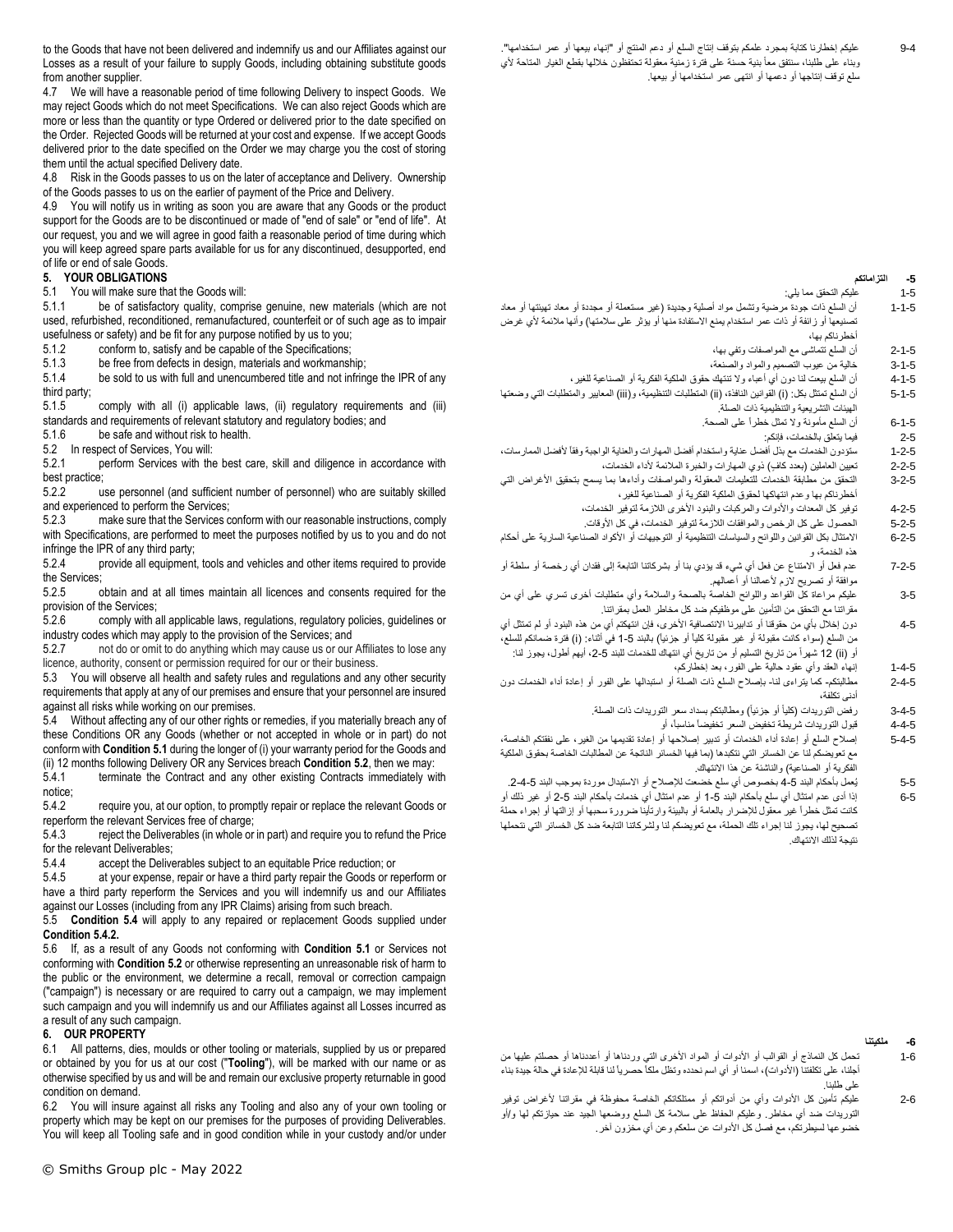your control. All Tooling will be kept separately from your stock and other inventory.

6.3 We reserve the right to charge to you the cost of any Tooling if it is destroyed or damaged or rendered unfit for the purpose for which it was originally manufactured while under your control.

6.4 You will not dispose of any Tooling other than in accordance with our prior written instructions. You will not, at any time, use Tooling, nor will you allow Tooling to be used by anyone else for any purpose other than the supply of the Deliverables unless we have previously provided our consent in writing.

6.5 We will have the right to enter your premises and remove Tooling at any time without being liable for trespass or for damages of any sort.

### <span id="page-3-0"></span>**7. ASSIGNMENT OF IPR**

7.1 This **Conditio[n 7](#page-3-0)** will apply if the Goods are to be made, modified or redesigned to our Specification. Any bespoke Specification or Work Product you create or have created for us will be treated as "Goods" for the purposes of this **Condition [7.](#page-3-0)**

<span id="page-3-1"></span>7.2 We will own all present and future IPR (together with all economic and proprietary rights) in the Goods and our specification. Accordingly, you will not use our specification other than to manufacture the Goods for us. With full title guarantee, you: 7.2.1 a

ssign to us all IPR in the Goods which subsist as at the date of the Contract;

ssign to us (by way of present assignment of the future copyright) all future copyright in the Goods immediately upon its creation; and

gree to assign to us all other IPR in the Goods immediately upon its creation.

7.3 You will:

t your own cost, execute all such documents and do all such acts and things as we may request from time to time in order to secure our full right, title and interest in the IPR in the Goods; and

7.3.2 o

btain the waiver of all moral rights (and any broadly equivalent rights) in the Goods.

7.4 The exception to **Condition [7.2](#page-3-1)** above is that any IPR in existing products, materials or data used to create Goods ("**Existing Materials**") will continue to belong to you (or your suppliers). You grant (and, where applicable, will ensure that your suppliers grant) to us, our Affiliates and our and their end customers a non-exclusive, perpetual, royalty-free, irrevocable licence to use and to have used Existing Materials which form part of any Goods.

# <span id="page-3-2"></span>**8. PRICE AND PAYMENT**

8.1 As long as you perform your obligations in accordance with the terms of the Contract, we will pay the Price to you in accordance with **Conditio[n 8](#page-3-2)**.

8.2 The only sums of money we will pay in connection with the supply of the Deliverables are the Price which will be inclusive of all costs and expenses incurred by you including all packaging, insurance, carriage, duties and delivery costs.

8.3 Any sum payable under the Contract is exclusive of value added tax, sales tax and/or goods and services tax (and any other similar or equivalent taxes, duties, fees and levies imposed from time to time by any government or other authority) upon any supply made to us which will be payable in addition to that sum in the manner and at the rate prescribed by law from time to time but inclusive of all other taxes, fees and levies imposed from time to time by any government or other authority.

8.4 You may invoice us for the Price for the Goods following Delivery and for Services following completion.

8.5 Other than as set out in **Condition[s 8.7](#page-3-3)** and **[8.9](#page-3-4)**, Invoices will be payable by us within 60 days from the date of receipt by us, plus the number of days until our next payment run. You will send invoices to the address specified in the Order.

8.6 No payment made by us will constitute acceptance by us of any Deliverables or otherwise affect any rights or remedies which we may have against you including the right to recover any amount overpaid or wrongfully paid to you.

<span id="page-3-3"></span>8.7 We may withhold payment of any disputed sum until the dispute is settled.

8.8 If any undisputed sum payable under the Contract is not paid when due you may charge us interest daily on that sum at 3% per year subject to any maximum or minimum rate of interest on overdue invoices specified by applicable law, from the due date until the date of payment (whether before or after judgment).

<span id="page-3-4"></span>8.9 We may set-off, deduct or withhold any liability which you have to us against any liability which we have to you.

# **9. TERMINATION**

9.1 Without limiting any other right we may have to terminate a Contract, if you commit a material breach of these Conditions we may terminate the Contract and any other existing Contracts immediately with written notice. Any breach of **Conditions 11, 12** or **[15.9](#page-5-0)** will be deemed to be a material breach.

9.2 Without limiting any other right we may have to terminate a Contract, we may terminate the Contract immediately by giving you written notice if you (a) have a receiver, administrator or liquidator (provisional or otherwise) appointed; (b) are subject to a notice of intention to appoint an administrator or any other resolution on insolvency; (c) pass a resolution for your winding-up; (d) have a winding up order made by a court in respect of you; (e) enter into any composition or arrangement with creditors; (f) cease to carry on business; (g) are the subject of anything similar or equivalent to that set out in (a) to (f) under any applicable laws; or (h) you are subject to any change of Control and you will

- 3-6 نحتفظ بحقنا في تحميلكم تكلفة أي أدوات عند إتالفها أو تدميرها أو إذا أصبحت غير مالئمة للغرض الذي ُصنعت من أجله تحت سيطرتكم.
- 4-6 ال يجوز لكم التصرف في أي أدوات إال بما يتماشى مع تعليماتنا المكتوبة وال يجوز لكم أيضاً استخدام األدوات أو السماح باستخدامها من أي شخص آخر ألي غرض غير توفير التوريدات، ما لم نكن قد وافقنا على ذلك كتابة ومسبقا.ً
- 5-6 يحق لنا أن ندخل مقراتكم ونزيل الأدوات في أي وقت دون أن نتحمل مسؤولية التعدي أو الأضرار من أي نوع كان.

# **-7 التنازل عن حقوق الملكية الفكرية أو الصناعية**

- 1-7 يُعمل بهذا البند 7 عند تصنيع السلع أو تعديلها أو إعادة تصميمها بناء على مواصفاتنا وتعتبر أي مواصفات أو منتجات عمل حسب الطلب قدمتموها أو تقدمونها لنا "سلعاً لأغراض هذا البند 7".
- 2-7 نحن نمتلك كل حقوق الملكية الفكرية والصناعية الحالية (مع أي حقوق اقتصادية أو حقوق ملكية أخرى) في السلع وفي مواصفاتنا. وبناء عليه فال يجوز لكم استخدام مواصفاتنا إال لتصنيع السلع ألجلنا. وبضمان ملكية تامة، فإنكم:
	- 1-2-7 تتنازلون لنا عن كل حقوق الملكية الفكرية في السلع القائمة في تاريخ العقد.
- 2-2-7 تتنازلون لنا )عن طريق التنازل الحالي عن حقوق الطبع والنسخ المستقبلية( عن كل حقوق الطبع المستقبلية في السلع فور إنشائها، و
	- 3-2-7 توافقون على التنازل لنا عن كمل حقوق الملكية الفكرية األخرى في السلع فور إنشائها.
		- 3-7 أنكم:
- 7.2.2 a آلخر لتأمين حقنا التام وملكيتنا ومصلحتنا المطلقة في حقوق الملكية الفكرية والصناعية بالسلع، و 1-3-7 ستحررون، على نفقتكم الخاصة، كل تلك المستندات وتقومون بكل األفعال واألشياء التي قد نطلبها من وقت
	- 2-3-7 ستحصلون على تنازل عن كل الحقوق المعنوية (وأي حقوق مكافئة بوجه عام) في السلع.
- 7.2.3 a والمستخدمة لتصنيع السلع )المواد الحالية( ستظل ملكاً لكم أو لمورديكم( مع منحنا )وعند الضرورة ضمان 7.3.1 and 200 and 200 and 200 and 200 and 200 and 200 and 200 and 200 and 200 and 200 and 200 and 200 and 200 4-7 يُستثنى من البند 2-7 أعاله أن حقوق الملكية الفكرية والصناعية في المنتجات أو المواد أو البيانات الحالية منح مورديكم لنا) ومنح شركاتنا التابعة وعملاءنا وعملاءهم رخصة غير حصرية وأبدية وخالية من الرسوم وغير قابلة للرجوع الستخدام المواد الموجودة التي تشكل جزءاً من أي سلع.

### **-8 السعر والدفع**

- 1-8 ما دمتم تؤدون التزاماتكم وفقاً لشروط العقد، فإننا سندفع لكم السعر وفقاً للبند .8
- 2-8 لن ندفع مقابل توفير التوريدات إال السعر الذي يشمل كل التكاليف والمصروفات التي تحملتموها، بما في ذلك كل تكاليف التعبئة والتأمين والنقل والتسليم.
- 3-8 يشمل أي مبلغ واجب الدفع بموجب العقد ضريبة القيمة المضافة وضريبة المبيعات و/أو ضريبة السلع والخدمات )وأي ضريبة مشابهة أو مكافئة أخرى وأي رسوم أو أتعاب أو جبايات تفرضها أي سلطة حكومية أو أي سلطة أخرى من وقت آلخر( عند توريد السلع إلينا والتي تكون واجبة الدفع باإلضافة إلى ذلك المبلغ بالطريقة وبالسعر الذي ينص عليه القانون من وقت آلخر باستثناء كل الضرائب واألتعاب والجبايات األخرى التي تفرضها أي سلطة حكومية أو أي سلطة أخرى من وقت آلخر.
	- 4-8 يجوز لكم إصدار الفواتير بسعر السلع بعد تسليم السلع وإنجاز الخدمات.
- 8-5 فيما عدا ما تنص عليه البنود 8-7 و 8-9، سيتم دفع الفواتير من قبلنا في غضون 60 يومًا من تاريخ الاستلام من جانبنا، باإلضافة إلى عدد األيام المتبقية حتى تاريخ الدفعة القادمة وعليكم إرسال الفواتير إلى العنوان المذكور في أمر الشراء.
- 6-8 ال يعني دفعنا ألي مبلغ قبولنا للتوريدات وال يؤثر على أي حقوق أو تدابير انتصافية قد تكون لنا ضدكم، بما . في ذلك حق استرداد أي مبلغ زائد أو مدفوع خطأ ً
	- 7-8 يجوز لكم وقف دفع أي مبلغ متنازع عليه لحين تسوية النزاع.
- 8-8 عند عدم دفع أي مبلغ متنازع عليه واجب الدفع بموجب العقد، عند استحقاقه، يجوز لكم فرض فائدة يومية علينا على المبلغ غير المدفوع بنسبة 3% في العام على ن يخضع ذلك لسعر الفائدة الأقصى أو الأدنى على الفواتير المستحقة التي يحددها القانون واجب التنفيذ، من تاريخ استحقاقها إلى تاريخ دفعها )سواء قبل إصدار الحكم أو بعده).
- 9-8 يجوز لنا المقاصة أو الخصم أو االقتطاع بخصوص أي التزام تتحملونه تجاهنا من أي التزام نتحمله تجاهكم.

# **-9 اإلنهاء**

- 1-9 دون تقييد أي حق آخر، يجوز لنا إنهاء العقد عند انتهاككم لهذه البنود انتهاكاً مادياً مع إنهاء أي عقود أخرى على الفور بعد إرسال إخطار مكتوب ويعتبر أي انتهاك للشروط 11 و 12 أو -15 9 انتهاكاً ماديا.ً
- 2-9 ودون تقييد ألي حق آخر قد يكون لنا إلنهاء العقد، يجوز لنا إنهاء العقد على الفور بعد إخطاركم إخطاراً مكتوباً عند: (أ) تعيين حارس قضائى أو إداري أو مصفٍ (مؤقت أو غير ذلك) على شركتكم، (ب) استلامكم إخطاراً بنية تعيين حارس إداري أو أي إجراء تصفية آخر عند التعثر، )ج( صدور قرار لتصفية شركتكم، (د) إصدار أي محكمة أمر تصفية ضد شركتكم، (ه) دخولكم في أي إجراء تسوية أو ترتيب مع الدائنين، )<br>(و) التوقف عن إجراء الأعمال، (ز) خضوعكم لأي إجراء يشبه الإجراءات المذكورة في النقاط من (أ) إلى (و) أو مكافئة لها بموجب أي قوانين نافذة، أو (ح) خضوعكم لأي تغيير في السيطرة وعليكم إخطارنا على الفور بحدوث أي من األحداث أو الظروف السابقة.
	- 3-9 بعد انتهاء العقد أو إنهائه، فإن:
	- 1-3-9 أي بنود نص العقد صراحة أو ضمنياً على أثرها بعد انتهائه أو إنهائه، تظل سارية، و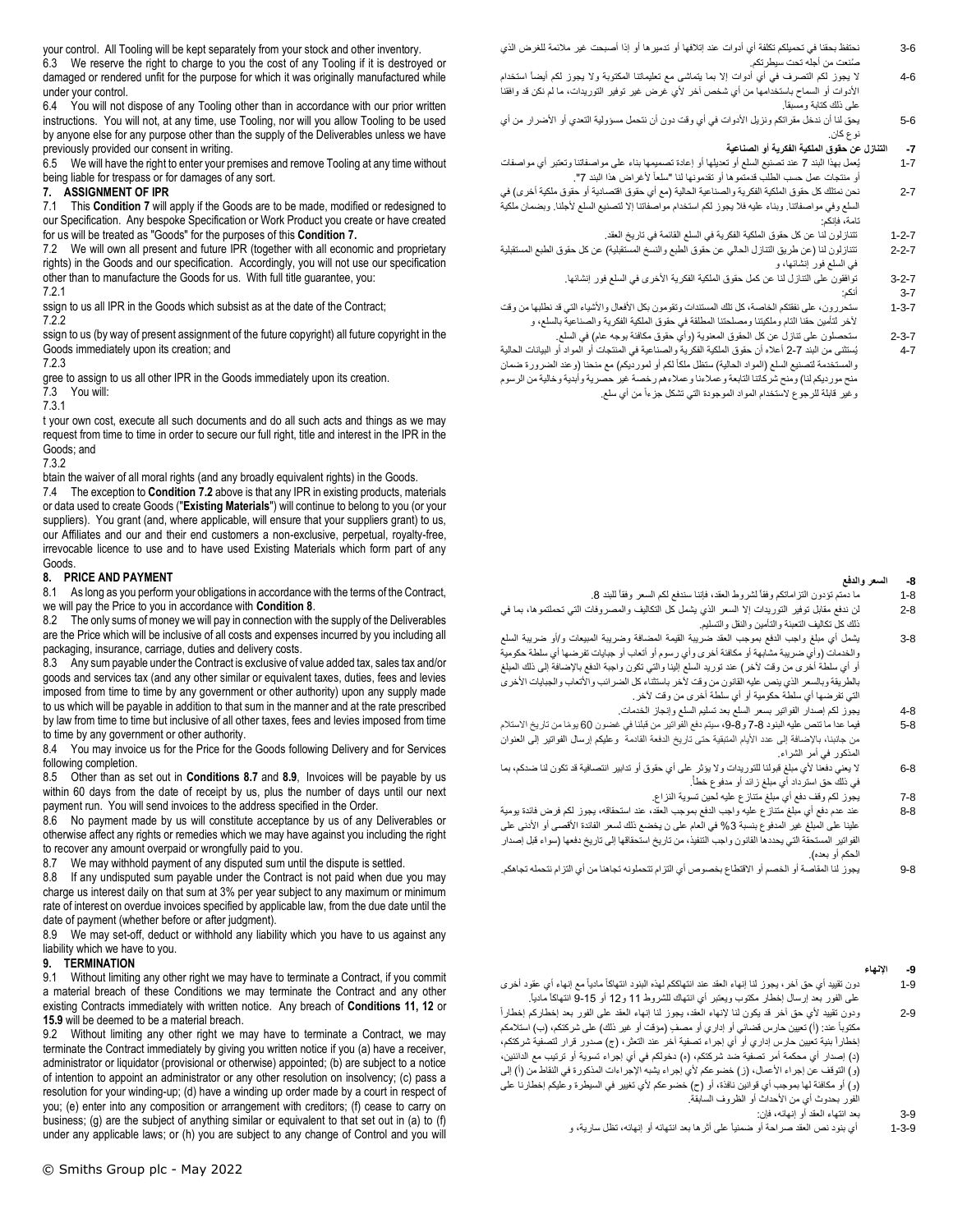notify us immediately upon the occurrence of any such event or circumstance.

9.3 Following expiry or termination of the Contract:<br>9.3.1 any Conditions which expressly or imp

any Conditions which expressly or impliedly continue to have effect after expiry or termination of the Contract will continue in force; and

9.3.2 all other rights and obligations will immediately stop but will not affect any of your or our rights, obligations, claims and liabilities which may exist prior to the date of expiry or termination; and

<span id="page-4-1"></span>9.3.3 each party will immediately stop using the other party's Confidential Information and will as soon as reasonably possible, if requested to do so, return to the other party all of the other party's Confidential Information (including all copies and extracts) in its possession or control or confirm its secure destruction; and

9.3.4 each party may keep any of the other party's Confidential Information which it has to keep to comply with any applicable law and **Condition [9.3.3](#page-4-1)** will not apply to such Confidential Information. **Condition [11](#page-4-0)** will continue to apply to retained Confidential Information.

9.4 If we terminate a Contract, we may require you to deliver to us any supplies, materials or drawings produced or acquired by you for the terminated part of the Contract and we will agree, in good faith, on the amount payable for the same.

### <span id="page-4-3"></span>**10. LIABILITY AND INSURANCE**

10.1 You will indemnify us and our Affiliates against all our and their Losses arising from your breach of or negligent performance of or your failure to perform or delay in performing any part of these Conditions. We may, at our discretion, control the defence of any claim in respect of which you are required to indemnify us under a Contract.

10.2 Subject to **Conditio[n 10.3](#page-4-2)**, we will not have any Liability to you for any (i) loss of profit, goodwill or revenue; or (ii) any indirect, consequential or special loss.

<span id="page-4-2"></span>10.3 Nothing in these Conditions or any Contract will operate to exclude or restrict one party's Liability (if any) to the other (including for a person for whom it is vicariously liable):<br>10.3.1 for death or personal injury resulting from its negligence;

for death or personal injury resulting from its negligence;

10.3.2 for its fraud or fraudulent misrepresentation; or

10.3.3 for any matter for which it is not permitted by law to exclude or limit its liability. 10.4 The exclusions from and limitations of liability contained in these Conditions will apply after as well as before the date of expiry or termination of any Contract.

10.5 The exclusions from, and limitations of, liability set out in this **Condition [10](#page-4-3)** will be considered severally. The invalidity or unenforceability of any one sub-clause or clause will not affect the validity or enforceability of any other sub-clause or clause and will be considered severable from each other.

10.6 You will have satisfactory insurance cover with a reputable insurer to cover your obligations to us, including public liability insurance cover, cover for any potential liabilities arising from a Contract and any insurances required by law. You will provide evidence of your insurance coverage at our request.

### <span id="page-4-0"></span>**11. CONFIDENTIALITY**

11.1 Except as set out in Conditio[n 11.2,](#page-4-4) each party will:

11.1.1 only use the other party's Confidential Information for the purpose of performing its obligations and exercising its rights under the Contract;

11.1.2 keep the other party's Confidential Information secret, safe and secure; and 11.1.3 not disclose the other party's Confidential Information to any other person.

<span id="page-4-4"></span>11.2 Each party may disclose the other party's Confidential Information:<br>11.2.1 to the extent required by law any court of competent jurisdic to the extent required by law, any court of competent jurisdiction or the rules of any government, public or regulatory body or any stock exchange; and

<span id="page-4-5"></span>11.2.2 to its officers, directors, employees and professional advisers and, in our case, our Affiliates, agents and sub-contractors, who need the Confidential Information in order for that party to perform its obligations and exercise its rights under the Contract. A party disclosing the other party's Confidential Information under **Conditio[n 11.2.2](#page-4-5)** will make sure that each person to whom it discloses that Confidential Information is bound by obligations of confidentiality no less onerous than those set out in this **Conditio[n 11](#page-4-0)**.

11.3 Each party acknowledges and agrees that damages alone would not be an adequate remedy for breach of **Condition [11](#page-4-0)** by that party. Accordingly, the other party will be entitled, without having to prove special damages, to injunctive relief, equitable relief and/or specific performance for any breach or threatened breach of **Condition [11](#page-4-0)** by the first party.<br>12

# <span id="page-4-6"></span>**12. ETHICAL CONDUCT**

12.1 You will conduct your business ethically and lawfully and in accordance with our Supplier Code of Business Ethics [\(http://www.smiths.com/responsibility-supplier-code-of](http://www.smiths.com/responsibility-supplier-code-of-business-ethics.aspx)hess-ethics.aspx) or an equivalent code of ethics.

12.2 You represent and warrant that you and your subcontractors and suppliers do not use or permit unacceptable labour practices, such as child or forced labour, or unsafe working conditions and comply with all applicable labour and employment laws, regulations, standards and conventions, including the UN's Guiding Principles on Business & Human Rights and the International Labor Organization's Conventions and any similar or equivalent laws applying in the jurisdiction in which we are registered.

12.3 You hereby acknowledge that you are aware of, and agree to comply with all applicable anti-bribery and anti-corruption laws, including but not limited to the Foreign Corrupt Practices Act (FCPA) (and related regulation and guidance) and any similar or equivalent laws applying in the jurisdiction in which we are registered.

12.4 You represent and warrant that you only supply minerals to us and our Affiliates from sources that do not (i) contribute to conflict; and/or (ii) benefit or finance armed groups in the Democratic Republic of Congo or any adjoining country. You have adopted, and

- 2-3-9 كل الحقوق وااللتزامات األخرى ستتوقف على الفور ولن تؤثر على أي من حقوقكم أو التزاماتكم أو مطالباتكم أو مسؤولياتكم أو على حقوقنا أو التزاماتنا أو مطالباتنا أو مسؤولياتنا التي قد تكون قائمة قبل تاريخ انتهاء العقد أو إنهائه، و
- 3-3-9 أي طرف يتوقف على الفور عن استخدام المعلومات السرية للطرف اآلخر ويعيد للطرف اآلخر كل المعلومات السرية (بما فيها النسخ والمستخلصات) التي تكون في حيازته أو تحت سيطرته بناء على طلب الطرف الأخر أو يؤكد إتلافها في أقرب وقت ممكن عملياً، و
- 4-3-9 كل طرف يجوز له االحتفاظ بالمعلومات السرية للطرف اآلخر إن االحتفاظ بها الزما لالمتثال ألي قانون نافذ ولا يُعمل بأحكام البند 9-3-3 بخصوص تلك المعلومات السرية. يستمر العمل بأحكام البند 11 بخصوص المعلومات السرية المحتفظ بها.
- 4-9 عند إنهائنا ألي عقد، قد نطالبكم بتسليمنا أي توريدات أو مواد أو رسومات كنتم قد وضعتموها أو حصلتم عليها بالنسبة للجزء المفسوخ من العقد وسوف نتفق بنية حسنة على المبلغ واجب الدفع عنها.

#### **-10 المسؤولية والتأمين**

- 1-10 أنتم ملزمون بتأميننا نحن وشركاتنا التابعة ضد كل خسائرنا وخسائرهم الناتجة عن انتهاككم أو إهمالكم في الأداء أو عدم الأداء أو التأخر في أداء أي جزء من هذه البنود. ويجوز لنا، بناء على تقديرنا، أن نتحكم في الدفاع في أي مطالبة تكون شركتكم مطالبة بتعويض شركتنا بها بموجب أي عقد.
- 2-10 رهناً بأحكام البند 10-3، فإننا لن نتحمل أي التزام نحوكم عن أي: (i) خسائر في الأرباح أو السمعة أو اإليراد، أو )ii )أي خسارة غير مباشرة أو تابعة أو خاصة.
- 3-10 الا تنص هذه البنود ولا أحكام أي عقد على استبعاد أو تقييد مسؤولية أحد الطرفين (إن وجدت) نحو الآخر )بما في ذلك الشخص الذي يتحمل المسؤولية عنه(:
	- 1-3-10 عن الوفاة أو اإلصابة الشخصية الناتجة عن إهماله،
		- 2-3-10 عن احتياله أو أي تحريف احتيالي من جانبه، أو
	- 3-3-10 عن أي أمر ال يسمح له القانون باستبعاده أو بتقييد مسؤوليته نحوه.
- 4-10 يُعمل باالستثناءات وتقييدات االلتزام التي تنص عليها هذه البنود بعد وقبل تاريخ انتهاء أي عقد أو إنهائه. 5-10 يُنظر في االستثناءات من االلتزام الموضح في هذا البند 10 والقيود عليه كل على حدة وال يؤثر بطالن أي بند فرعي أو بند أصلي أو عدم قابليته للتطبيق على سريان أي بند فرعي أو أصلي آخر أو قابليته للتطبيق ويعتبر كل بند منفصل عن اآلخر.
- 6-10 عليكم الحصول على تغطية تأمينية مرضية مع شركة تأمين ذات سمعة جيدة لتغطية التزاماتكم نحونا، بما فيها تغطية التأمين على المسؤولية العامة وتغطية أي التزامات محتملة تنشأ عن العقد وأي تأمينات ينص عليها القانون. وعليكم تقديم الدليل على تغطيتكم التأمينية بناء على طلبنا.
	- **-11 السرية**
	- 1-11 ما لم ينص البند -11 2 على غير ذلك، فإن كل طرف من الطرفين:
- 1-1-11 لن يستخدم المعلومات السرية للطرف اآلخر إال ألغراض أداء التزاماته وممارسة حقوقه بموجب هذا العقد،
	- 2-1-11 سيحتفظ بسرية المعلومات السرية وسالمتها وأمنها، و
	- 3-1-11 لن يفصح للغير عن المعلومات السرية للطرف اآلخر. 2-11 يجوز لكل من الطرفين اإلفصاح عن المعلومات السرية للطرف اآلخر:
- 1-2-11 بالقدر الذي ينص عليه القانون أو تنص عليه أي محكمة ذات اختصاص قضائي أو قواعد أو حكومة أو
- هيئة عامة أو تنظيمية أو أي بورصة أوراق مالية، و
- 2-2-11 لمسؤوليه ومديريه وموظفيه ومستشاريه المهنيين، وفي حالتنا، لشركاته التابعة ووكالئه ومقاوليه من الباطن الذي يحتاجون إلى المعلومات السرية ليؤدي ذلك الطرف التزاماته ويمارس حقوقه بموجب العقد. وعلى الطرف الذي يفصح عن المعلومات السرية للطرف اآلخر بموجب البند -11 2-2 التحقق من التزام كل شخص يفصح له عن المعلومات السرية بالتزامات الحفاظ على السرية بجهد ال يقل عن ذلك المذكور في هذا البند 11.
- 3-11 أقر كل من الطرفين ووافق أن التعويضات وحدها لن تعتبر تدبيراً انتصافياً كافياً عن انتهاك البند 11 من<br>من ذلك الطرف. وبناء عليه، فإن الطرف الأخر من حقه، دون حاجة إلى إثبات الأضرار الخاصة الحصول على تدبير انتصافي احترازي أو تدبير انتصافي عادل أو على حق األداء العيني فيما يتعلق بأي انتهاك فعلي أو مهدد به من الطرف األول للبند .11

# **-12 السلوك األخالقي**

- 1-12 عليكم أداء أعمالكم بما يتماشى مع الأخلاق والقانون وبموجب مدونة الأخلاق لدى المورد [\(http://www.smiths.com/responsibility-supplier-code-of-business](http://www.smiths.com/responsibility-supplier-code-of-business-ethics.aspx) ethics.aspx أو أي مدونة أخلاق مكافئة لها.
- 2-12 لقد تعهدتم وضمنتم عدم استخدامكم أو استخدام مقاوليكم من الباطن ومورديكم أو السماح بأي ممارسات عمالية غير مقبولة مثل عمالة األطفال أو العمالة اإلجبارية أو العمل في ظروف غير مأمونة، باإلضافة إلى التزامكم لالمتثال لقوانين العمل وقوانين التوظيف واللوائح والمعايير واالتفاقيات السارية، بما في ذلك المبادئ التوجيهية للأمم المتحدة بشأن الأعمال وحقوق الإنسان واتفاقيات منظمات العمل الدولية وأي قوانين مشابهة أو مكافئة معمول بها في االختصاص الذي سجلنا به شركتنا.
- 3-12 لقد أقررتم بموجب هذا العقد بعلمكم وموافقتكم على االمتثال لكل قوانين مكافحة الرشوة والفساد، بما فيها على سبيل المثال لا الحصر قانون مكافحة ممارسات الفساد الأجنبية (واللوائح والتوجيهات ذات الصلة) وأي قوانين أخرى مشابهة أو مكافئة يُعمل بها في اختصاص تسجيل شركتنا.
- 4-12 لقد تعهدتم وضمنتم تزويدنا نحن وشركاتنا التابعة بالمعادن من مصادر: )i )ال تسهم في الصراعات، و/أو )ii )تستفيد من المجموعات المسلحة أو تمولها في جمهورية الكونغو الديمقراطية أو أي دولة مجاورة وقد اعتمدتم سياسات وأنظمة إدارة صراعات المعادن وتلزمون مورديكم باعتمادها.
- 5-12 عليكم السماح لنا وألي شخص نرشحه بالدخول إلى مقراتكم والتواصل مع عمالكم والوصول إلى أنظمتكم ودفاتركم وسجالتكم حسب طلبنا للتحقق من امتثالكم لهذا البند 12 ونحتفظ أيضاً بحقنا في طرح التساؤالت